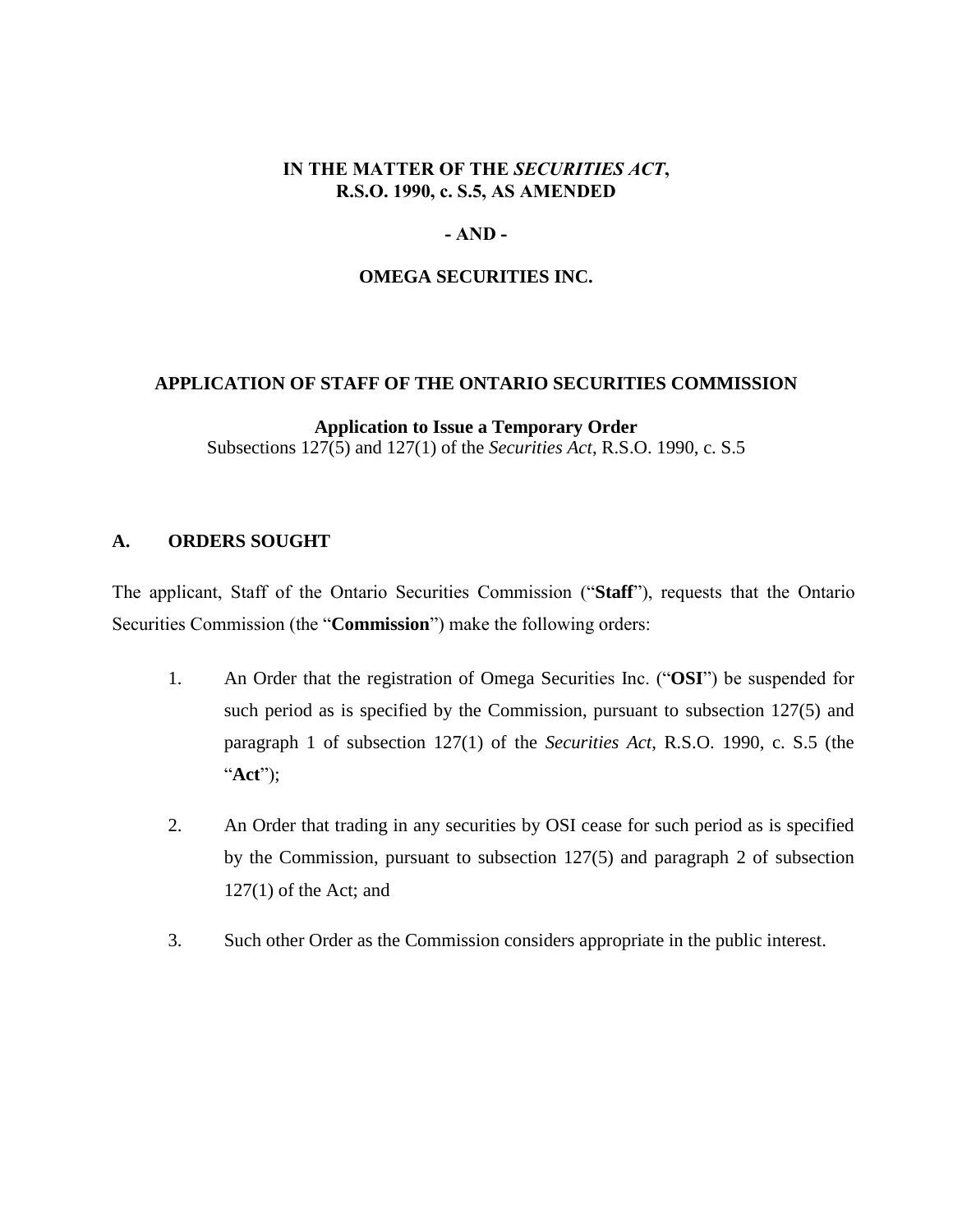## **B. GROUNDS**

The grounds for the request are:

- 1. OSI operates two Alternative Trading Systems ("**ATSs**"): Omega ATS and Lynx ATS.
- 2. The operations of ATSs such as Omega ATS and Lynx ATS are governed by National Instrument 21-101 (Marketplace Operation) ("**NI 21-101**") and its related companion policies.
- 3. Omega ATS and Lynx ATS may have failed to comply with Parts 7 and 11 of NI 21-101 in four respects:
	- (i) Inaccurate identification of brokers participating in mid-point peg transactions;
	- (ii) Time stamp deficiencies;
	- (iii) Content discrepancies across OSI's data feeds; and
	- (iv) Dissemination of data to certain subscribers prior to TMX Information Processor ("**TMX IP**").
- 4. While the mid-point peg transaction issue has been corrected by OSI, Omega ATS and Lynx ATS continue to inaccurately record, store, and disseminate information with respect to items  $3(ii)$ ,  $3(iii)$ , and  $3(iv)$ , above.
- 5. As a result of OSI's failure to comply with NI 21-101, OSI has failed to comply with its obligations pursuant to section 2.1 of the Act to provide "timely, accurate" and efficient disclosure of information," and, as a result, has frustrated the fundamental purposes of the Act.
- 6. Without timely, accurate and efficient disclosure of information:
	- (i) Regulators are unable to properly protect investors;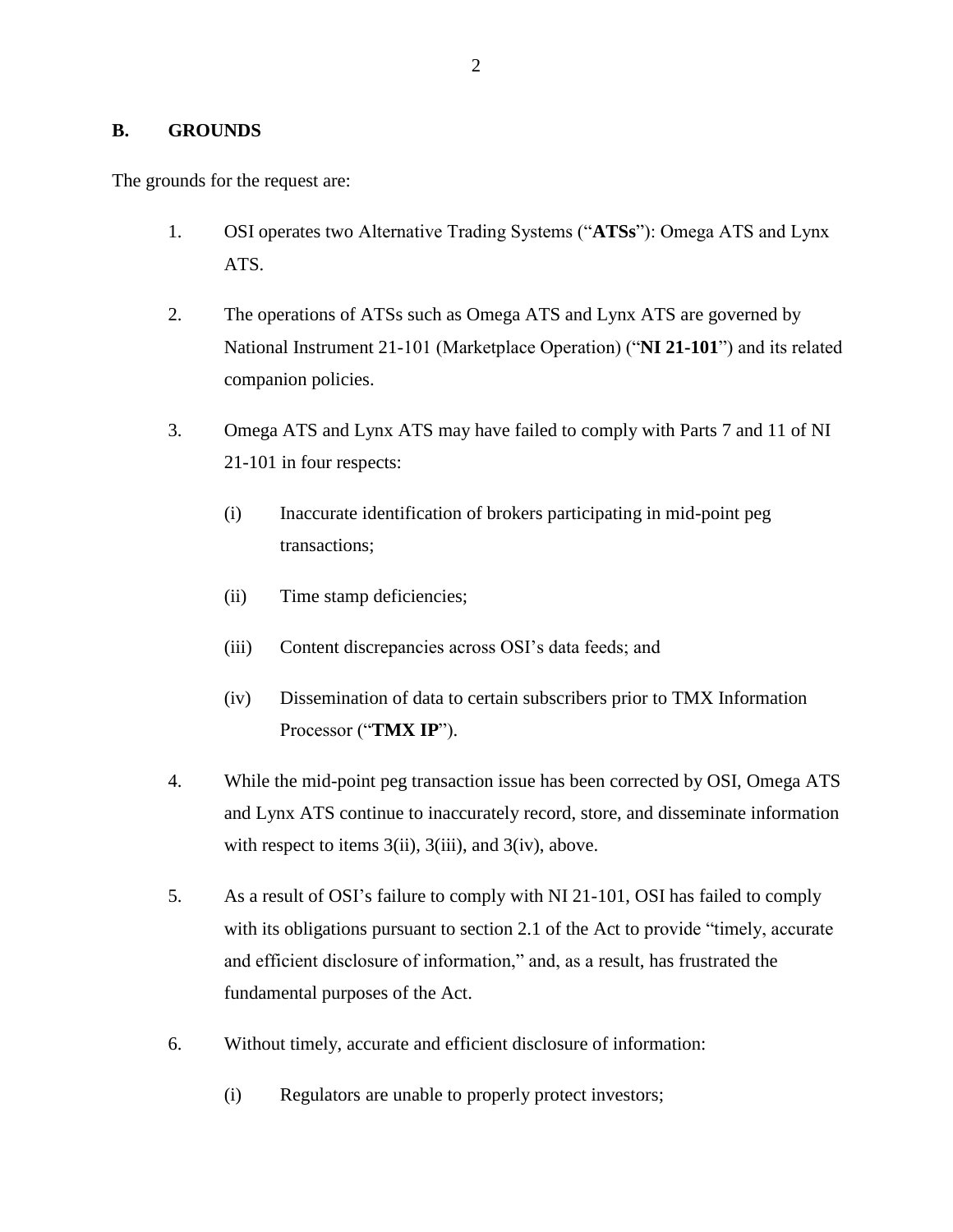- (ii) Capital markets are prevented from operating in a fair and efficient manner; and
- (iii) Investors' confidence in capital markets is negatively affected.
- 7. Staff's investigation into this matter is continuing.
- 8. The order sought by Staff is necessary to protect the public interest in light of the serious and ongoing potential breaches of Ontario securities law being committed by the Respondent.
- 9. Subsections  $127(1)$  and  $127(5)$  of the Act.
- 10. Such further and other grounds as counsel may advise and the Commission may permit.

## **C. EVIDENCE**

The Application intends to rely on the following evidence at the hearing:

- 1. The affidavit of Alexandru Badea, investigator in the Enforcement Branch of the Commission, sworn November 9, 2017, together with the Exhibits attached thereto; and
- 2. Such further and other materials as counsel may advise and the Commission may permit.

**Date:** November 13, 2017 **Keir Wilmut** 

Litigation Counsel Enforcement Branch Tel: (416) 593-8243 Fax: (416) 204-8956

Lawyer for Staff of the Ontario Securities Commission